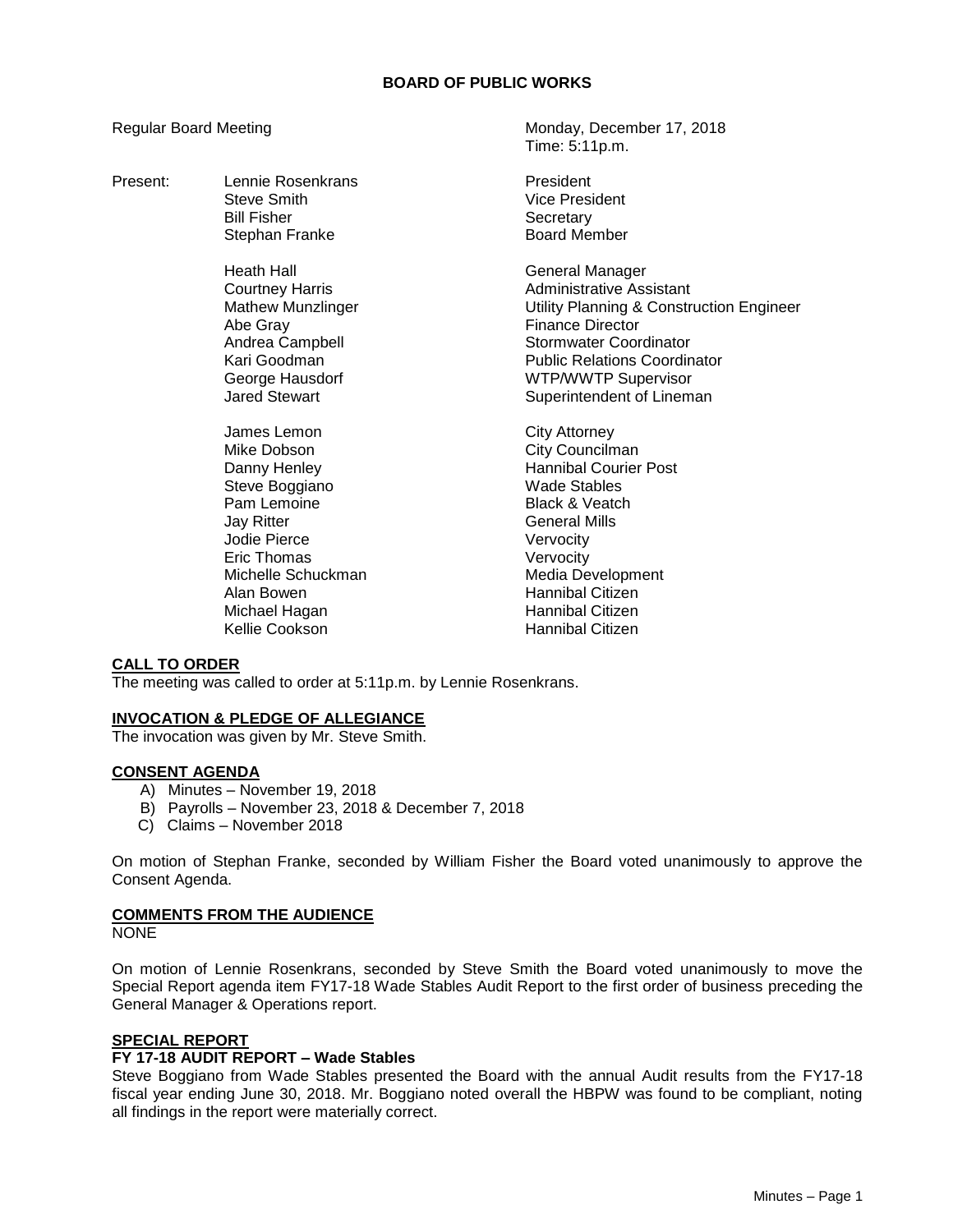On motion of William Fisher, seconded by Steve Smith the Board voted unanimously to accept the FY17-18 annual Audit Report as presented.

#### **GENERAL MANAGER & OPERATIONS REPORT**

Heath Hall congratulated and thanked George Walley, Director of the Northeast Missouri Economic Development Council on his retirement after 17 years of service to the Hannibal community. Mr. Hall noted Corey Mahaffy will be filling Mr. Walley's position and is excited to see what Mr. Mahaffy can do in the coming years.

Heath Hall reported the Hannibal Board of Public Works was recognized in the Missouri Public Utility Alliance (MPUA) quarterly alliance magazine as the member spotlight article. The article focused on cyber security, reliability and customer service the HBPW has been striving to improve upon. Mr. Hall thanked Kari Goodman and Matthew Jones for assisting MPUA with information with the article.

Heath Hall reported he attended the ground breaking ceremonies for the Hannibal Visitors Bureau and Riverfront. Mr. Hall noted he would like to do something similar for the new GAC project in the near future.

Heath Hall reported the HBPW will be hosting the Northeast Missouri Utility Roundtable on January 9, 2019. Mr. Hall noted the MPUA staff members will lead group discussions on utility issues along with a legislative update.

Heath Hall reported outages were low for the Electric crew, with minor issues from a storm during the month of November 2018.

Heath Hall reported the Sewer crew completed 3 main repairs for the month. One required the main be excavated to remove a water service and the other two were completed using a CIPP point repair. The repairs resulted in approximately 6' of main being installed or rehabilitated. Mr. Hall noted all three repairs were on vitrified clay pipe in the Downtown SSO Project Area.

Heath Hall reported Matthew Jones, IT continues to collaborate with Aclara and NISC regarding the Automated Meter Integration (AMI) Upgrade and integration of new software.

#### **FINANCIAL REPORT**

Abe Gray presented the Board with the financial results for the month of November 2018, year to date results, and key financial ratios. Mr. Gray presented the Dashboard presentation to the Board as a review of Key Performance Indicators trailing the last six months.

#### **PROJECTS REPORT**

Mathew Munzlinger presented the Board with an updated progress report of ongoing projects. This includes projects from the Water System and Water Treatment Plant, as well as the Sewer System and Wastewater Treatment Plant. Mr. Munzlinger noted the progress of these projects and studies are acceptable and will continue as weather permits.

Discussion was held with Mr. Munzlinger and Board members regarding the GAC project bid opening. Mr. Munzlinger noted the bid opening was advertised in the local papers and a plan site that is used to alert all companies interested in bidding on the project. Mr. Munzlinger displayed architectural renderings of the designed GAC building.

#### **OLD BUSINESS**

#### **WATER RATE SCHEDULE – Abe Gray**

Abe Gray presented the Water Rate Schedule for FY2018-2019 during the Public Hearing. The proposed revenue increases include Water (7.5%) rate, and no Electric, Sewer, or Stormwater rate changes. The schedule was discussed and reviewed for consideration by the Board and recommended for approval to take affect January 2, 2019.

On motion of William Fisher, seconded by Stephan Franke the Board voted unanimously to approve the Water Rate Schedule for FY2018-2019 as presented.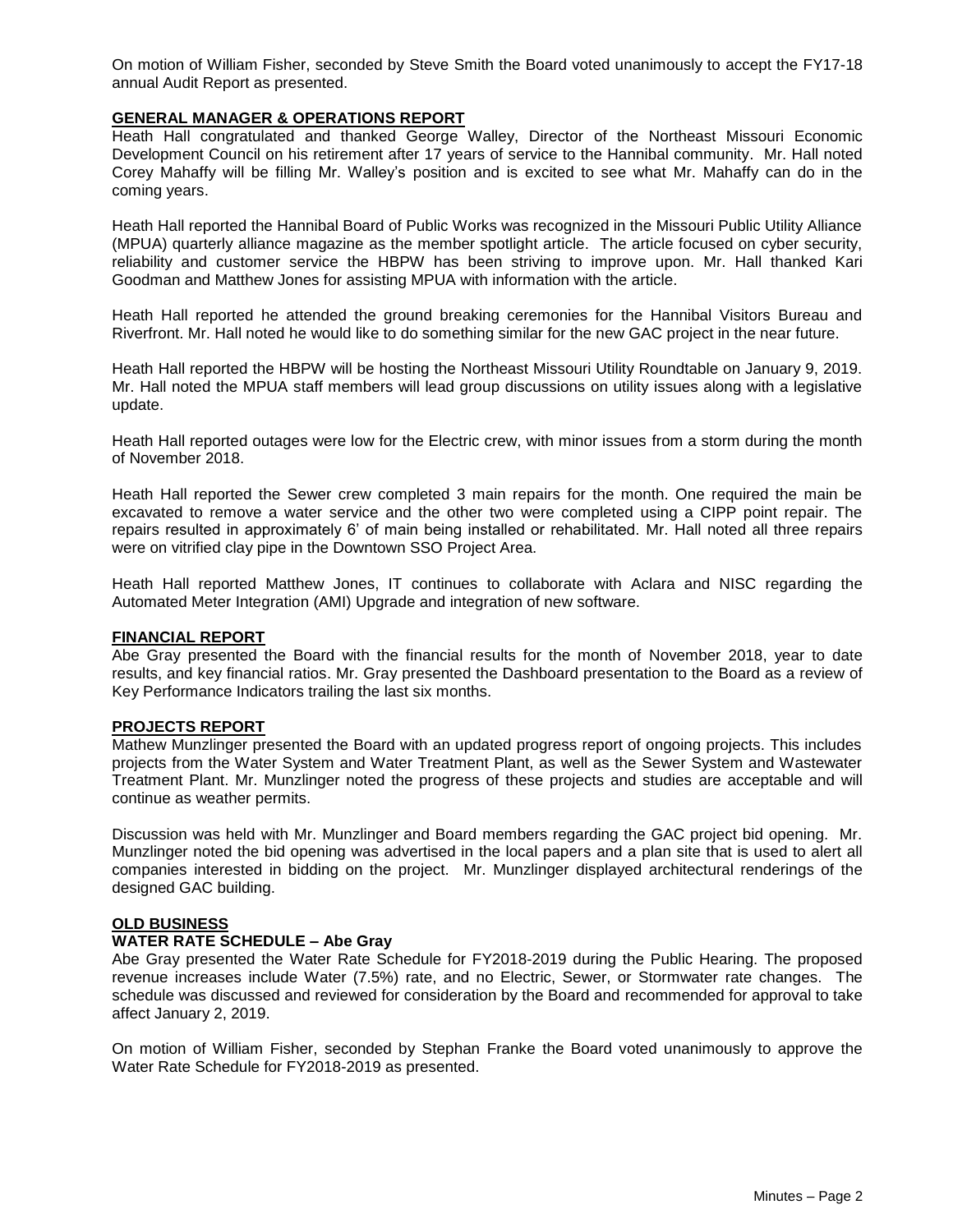#### **SCHEDULE OF FEES – Abe Gray**

Abe Gray presented the Board with the Schedule of Fees and Charges that would go into effect January 2, 2019 if approved by the Board. Finance Director Gray clarified there were would be a change to the storm related FEMA reimbursement rates. Mr. Gray recommended approval of the Schedule of Fees and Charges as presented.

On motion of William Fisher, seconded by Steve Smith the Board voted unanimously to approve the Schedule of Fees and Charges as presented.

#### **NEW BUSINESS**

#### **PROPOSED BALLOT LANGUAGE FOR STORMWATER USER FEES – Black & Veatch**

Pam Lemoine, Engineer from Black & Veatch presented a PowerPoint regarding the preliminary program costs and fee structure for the Stormwater Utility development. Mrs. Lemoine covered topics including a recap of the study context, understanding the study approach, review of the preliminary results, and discussed the next steps that will need to be taken to fund the Stormwater Utility. Mr. Hall noted the key will be educating the public on why a Stormwater user fee is necessary. If the Hannibal citizens vote to pass the Stormwater user fee that we are hoping to be on the April ballot, the rate would be effective July 1, 2020. The user fee will be calculated based on parcel specific impervious area on the customer's property. If the voters do not approve the Stormwater user fee, the program costs could be recovered through Sewer rates. The average monthly Sewer bill could increase \$6.00-\$9.00 a month to fund the Stormwater plan, noting this preliminary estimated amount is subject to change. Mr. Hall noted the ballot language presented is recommended for approval, and will need to be reviewed by the City Council for approval.

On motion of Stephan Franke, seconded by William Fisher the Board voted unanimously to approve the proposed ballot language for Stormwater user fees as amended.

#### **STORMWATER ORDINANCES – Matt Munzlinger**

Matt Munzlinger reported as part of the Stormwater Utility Development as it pertains to the MS4 Permit, we are required to implement additional ordinances or revise existing ordinances pertaining to illicit discharges and stormwater runoff from construction sites both during and after construction is complete. Mr. Munzlinger noted when the Stormwater Management Plan (*SWMP*) was developed, the proposal included providing draft ordinances by the end of 2018 with final ordinances adopted by the end of 2019. Mr. Munzlinger presented the following draft ordinances for the Board to review including the Draft Illicit Discharge Ordinance, Erosion and Sediment Control (During Construction), and the Stormwater Operation and Maintenance (Post Construction). There is no action required on these ordinances at this time.

#### **SPECIAL REPORTS**

#### **NATIONAL ARBOR DAY FOUNDATION'S "TREE-LINE UTILITY" PROGRAM - Kyle Monroe and Kristy Trevathan**

Kyle Monroe and Kristy Trevathan presented the Board with information and made a recommendation that the HBPW apply for the Tree Line USA certification. Mr. Monroe gave handouts regarding the requirements to apply for the certification, and shared information on the history of Hannibal's participation regarding tree preservation and care.

#### **WEBSITE & LOGO PRESENTATION – Kari Goodman**

Kari Goodman presented the new and improved HBPW website that went live on Wednesday, December 12<sup>th</sup>. Mrs. Goodman gave a tutorial and navigated on the site noting how mobile friendly and compatible this will be for the HBPW customers and staff. Mrs. Goodman has received great feedback on the website and logo, and thanked Vervocity for their work collaborating as a team while creating the new site. Heath Hall thanked Mrs. Goodman and Matthew Jones for all of their hard work throughout the project.

#### **TRAVEL REPORT – Matt Munzlinger**

Matt Munzlinger thanked the Board for the opportunity to attend the American Water Works Association (*AWWA*) Water Technology Technical Conference in Toronto, Canada November 11-16, 2018. Mr. Munzlinger noted while at the conference he was also able to attend the Activated Carbon Standards Committee and agreed to serve on the committee as an end user of carbon.

# **CITY ATTORNEY – PENDING MATTERS**

NONE